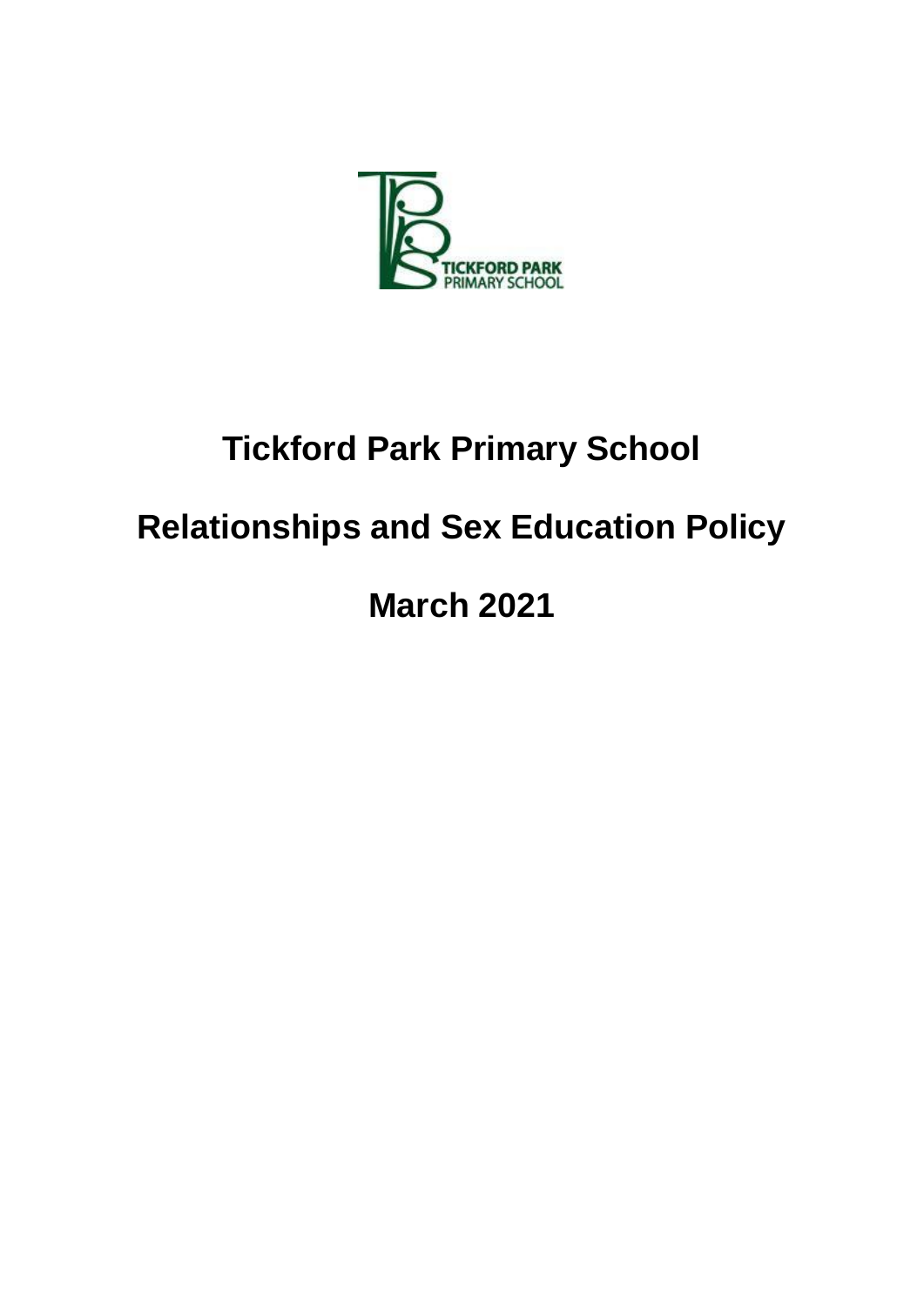# **Relationship and Sex Education Policy Statement**

# **INTRODUCTION**

## **This policy should be read in conjunction with the PSHE Policy for the school.**

As they develop, children have a growing interest in, and understanding of, many social and moral issues. They have a natural curiosity about themselves – their bodies, their feelings and their relationships. They have a need to explore the meanings and implications of their emerging sexuality and the related physical and emotional changes they experience.

At Tickford Park Primary School, our teaching should take account of the maturity of the children and aim to help with the physical, mental and emotional changes of growing up. We aim to give them an appropriate understanding of human reproduction, relationships and family life within a moral and ethical framework. Our RSE programme draws on experiences and activities covered by other curriculum subjects, particularly aspects of the science e.g. life processes and living things, and other aspects of the PSHE and citizenship scheme of work. It needs to be recognised that school is not the only setting in which children gain information and awareness of this subject.

Questions that children ask are treated seriously and sensitively, with teachers responding appropriately to the needs of the children and using appropriate language. The teacher's personal knowledge and understanding of the child will be a guide. We recognise that some children have given little thought to such issues and would not be ready for detailed explanations. Proper consideration needs to be given to religious and cultural factors and to the wishes of parents.

# **1. Aims**

The aims of relationships and sex education (RSE) at our school are to:

- Provide a framework in which sensitive discussions can take place
- Prepare pupils for puberty, and give them an understanding of sexual development and the importance of health and hygiene
- Help pupils develop feelings of self-respect, confidence and empathy
- Create a positive culture around issues of sexuality and relationships
- Teach pupils the correct vocabulary to describe themselves and their bodies
- Reflect our school's ethos and values.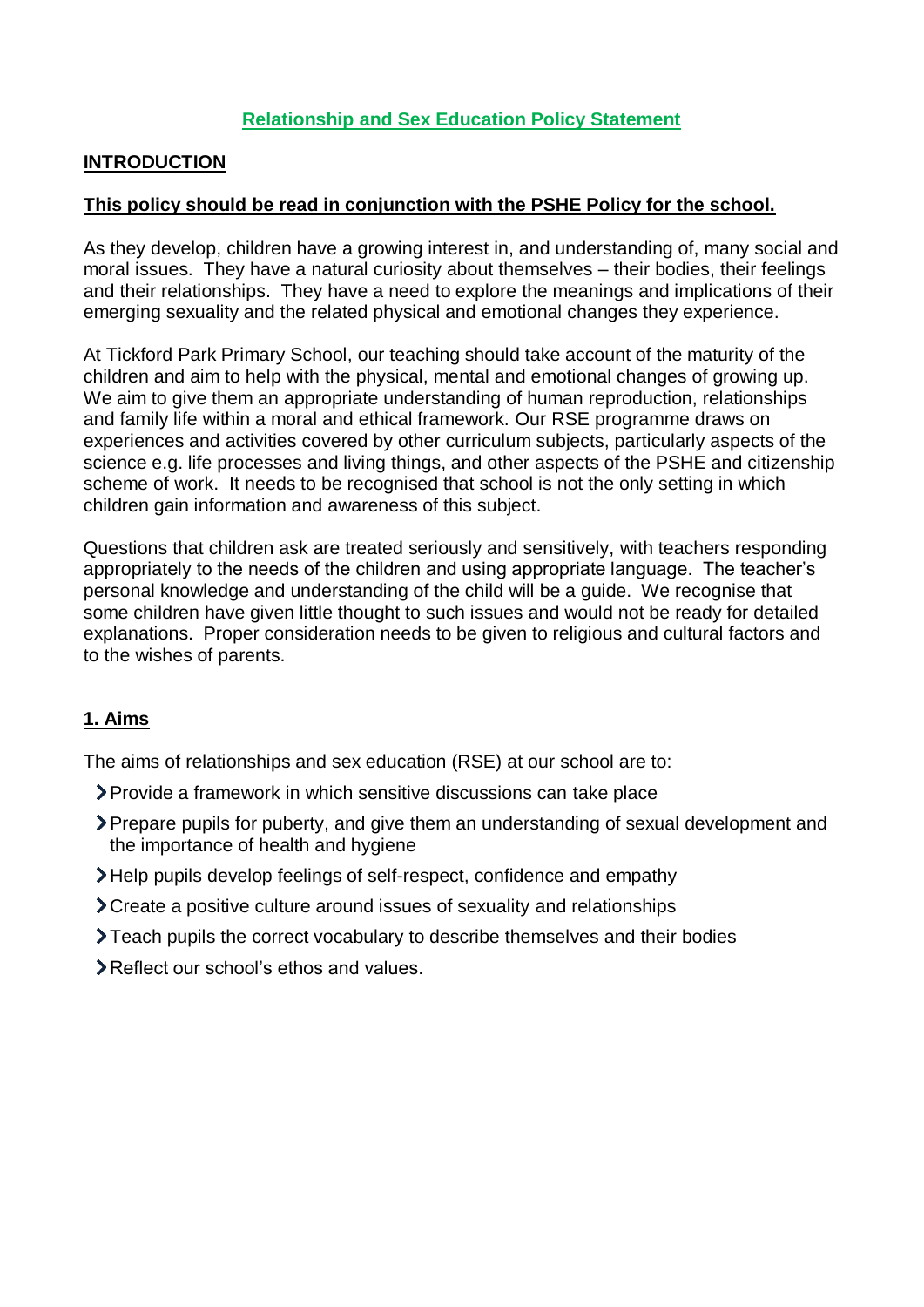# **2. Statutory requirements**

As a Primary school we must provide relationships education to all pupils as per section 34 of the [Children and Social work act 2017.](http://www.legislation.gov.uk/ukpga/2017/16/section/34/enacted)

However, we are not required to provide sex education beyond the elements of sex education contained within the science curriculum.

In teaching RSE, we must have regard to quidance issued by the secretary of state as outlined in section 403 of the [Education Act 1996.](http://www.legislation.gov.uk/ukpga/1996/56/contents)

At Tickford Park School we teach RSE as set out in this policy.

# **3. Definition**

RSE is about the emotional, social and cultural development of pupils, and involves learning about relationships, sexual health, sexuality, healthy lifestyles, diversity and personal identity.

RSE involves a combination of sharing information, and exploring issues and values.

RSE is not about the promotion of sexual activity.

# **4. Curriculum**

Our curriculum is set out as per Appendices 1 and 2. We have developed the curriculum in consultation with parents, pupils and staff, taking into account the age, needs and feelings of pupils. We have also considered both the national and local picture to ensure we need the needs of pupils at TPPS.

If pupils ask questions outside the scope of this policy, teachers will respond in an appropriate manner so they are fully informed and don't seek answers online. Questions will be handled with discretion and consideration of both what is age-appropriate and also appropriate for that child's individual circumstances.

Primary sex education is not compulsory in primary schools, but we feel it is appropriate to cover some additional content on sex education to meet the needs of our pupils.

Primary sex education will focus on:

- Preparing boys and girls for the changes that adolescence brings
- > How a baby is conceived and born
- Stereotyping and Gender

## **5. Delivery of RSE**

The Relationships aspect of RSE is taught within the personal, social, health and economic (PSHE) education curriculum. Biological aspects of RSE are taught within the science curriculum, and other aspects are included in religious education (RE) and Computing (online safety including using social media, sexting and the portrayal of sexual images online).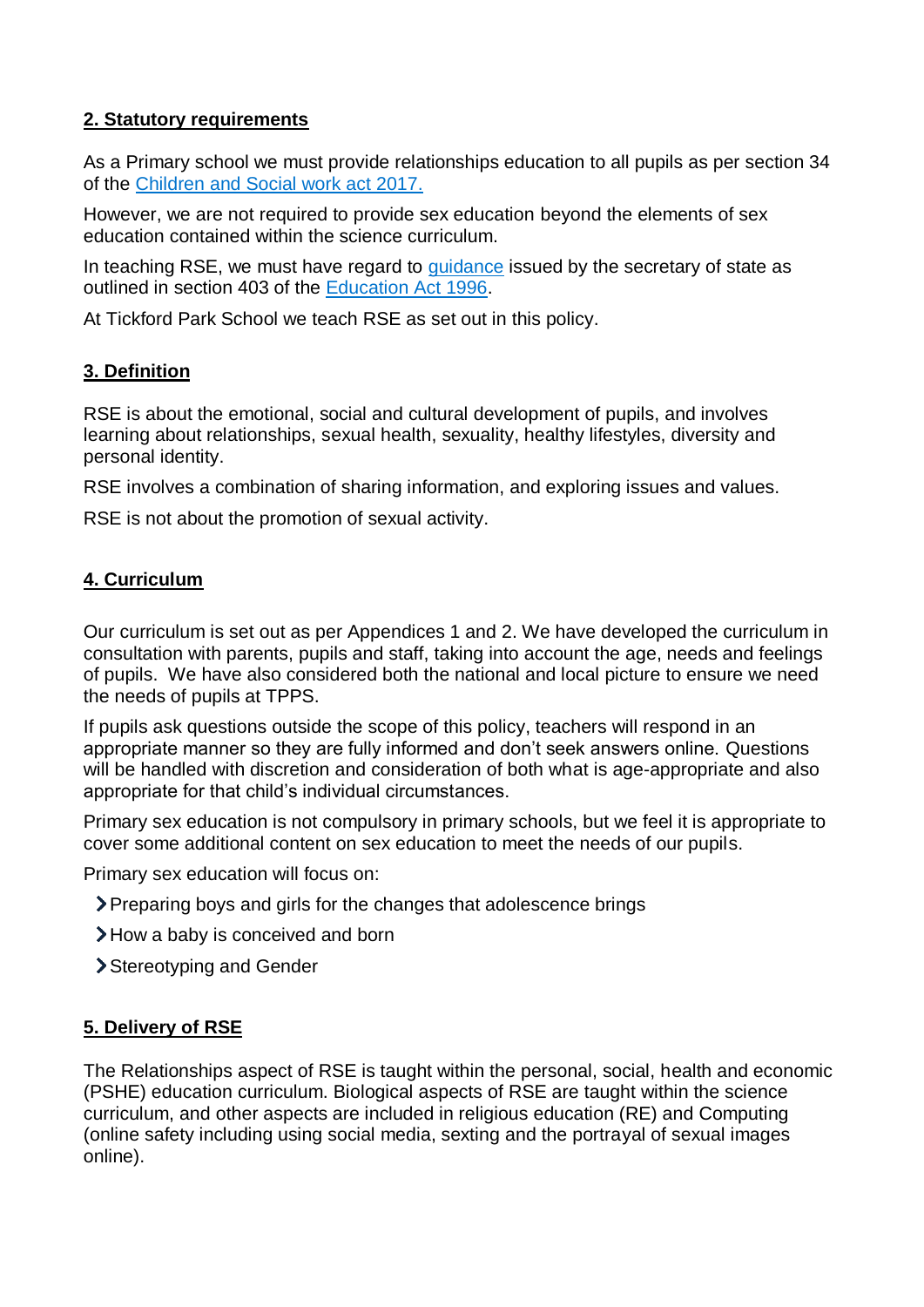During the second half of the Summer Term, all children from Foundation Stage to Year 6 will take part in a series of specific, age-appropriate,RSE sessions using the Christopher Winter Project lesson plans as a basis.

Pupils in Year 6 receive stand-alone RSE sessions delivered by a trained health professional from Brook Advisory Clinic and our PSHE lead.

Pupils in Year 5 receive stand-alone RSE sessions delivered by the School Nursing Team.

Children across the school participate in sessions provided by the NSPCC in the form of assemblies and workshops.

For more information about our RSE curriculum, see Appendices 1 and 2.

All RSE sessions are taught within the context of family life taking care to ensure that there is no stigmatisation of children based on their home circumstances (families can include single parent families, LGBT parents, families headed by grandparents, adoptive parents, foster parents/carers amongst other structures) along with reflecting sensitively that some children may have a different structure of support around them (for example: looked after children or young carers).

# **6. Roles and responsibilities**

# **6.1 The governing board**

The governing board will approve the RSE policy, and hold the headteacher to account for its implementation.

## **6.2 The headteacher**

The headteacher is responsible for ensuring that RSE is taught consistently across the school, and for managing requests to withdraw pupils from non-statutory components of RSE (see section 7).

# **6.3 Teaching Staff**

Teaching Staff are responsible for:

- Delivering RSE in a sensitive way
- Modelling positive attitudes to RSE
- Monitoring progress
- Responding to the needs of individual pupils
- Responding appropriately to pupils whose parents wish them to be withdrawn from the non -statutory components of RSE

Staff do not have the right to opt out of teaching RSE. Staff who have concerns about teaching RSE are encouraged to discuss this with the headteacher.

# **6.4 Pupils**

Pupils are expected to engage fully in RSE and, when discussing issues related to RSE, treat others with respect and sensitivity. At TPPS we do have basic ground rules that are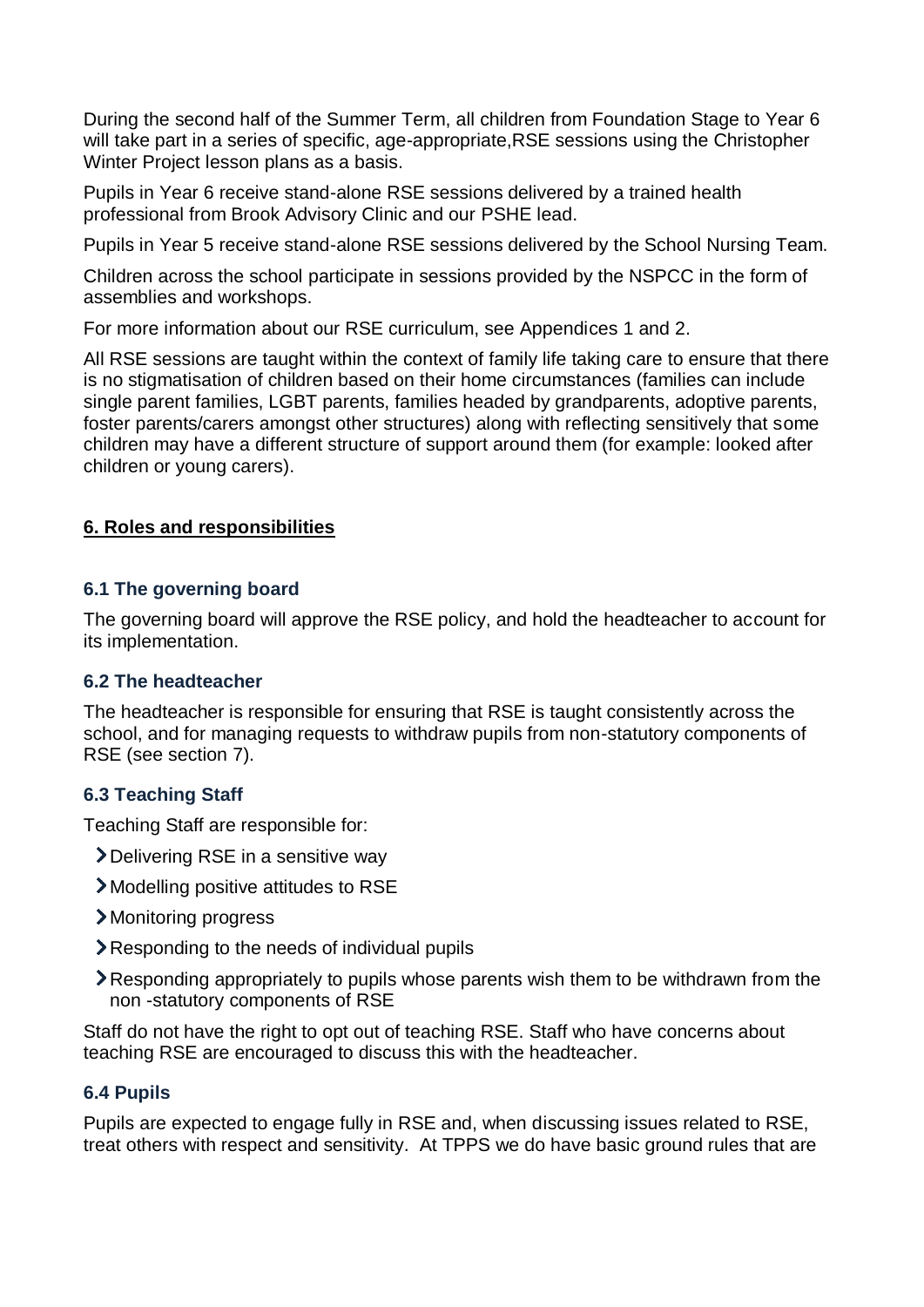shared at the beginning of RSE sessions to protect both staff and children during the sessions (see Appendix 6).

# **7. Parents' right to withdraw**

Parents do not have the right to withdraw their children from relationships education.

Parents have the right to withdraw their children from the non-statutory components of sex education within RSE. This is because parents have the right to teach this themselves in a way which is consistent with their values.

For details of which parts of our RSE curriculum, in each year group, are statutory and which are not, please see Appendix 3.

For details of the specific parts of our Sex Education curriculum that are included in the statutory Science Curriculum see Appendix 4.

Requests for withdrawal should be put in writing using the form found in Appendix 5 of this policy and addressed to the headteacher.

Alternative work will be given to pupils who are withdrawn from sex education.

# **8. Training**

Staff are trained on the delivery of RSE and it is included in our continuing professional development calendar.

The headteacher will also invite visitors from outside the school, such as school nurses or sexual health professionals, to provide support and training to staff teaching RSE.

# **9. Monitoring arrangements**

The delivery of RSE is monitored by the PSHE lead through learning walks, scrutiny of work and discussions with both pupils and staff.

Pupils' development in RSE is monitored by class teachers as part of our internal assessment systems.

This policy will be reviewed by the PSHE lead as part of our policy review cycle, every two years. At every review, the policy will be approved by the governing board.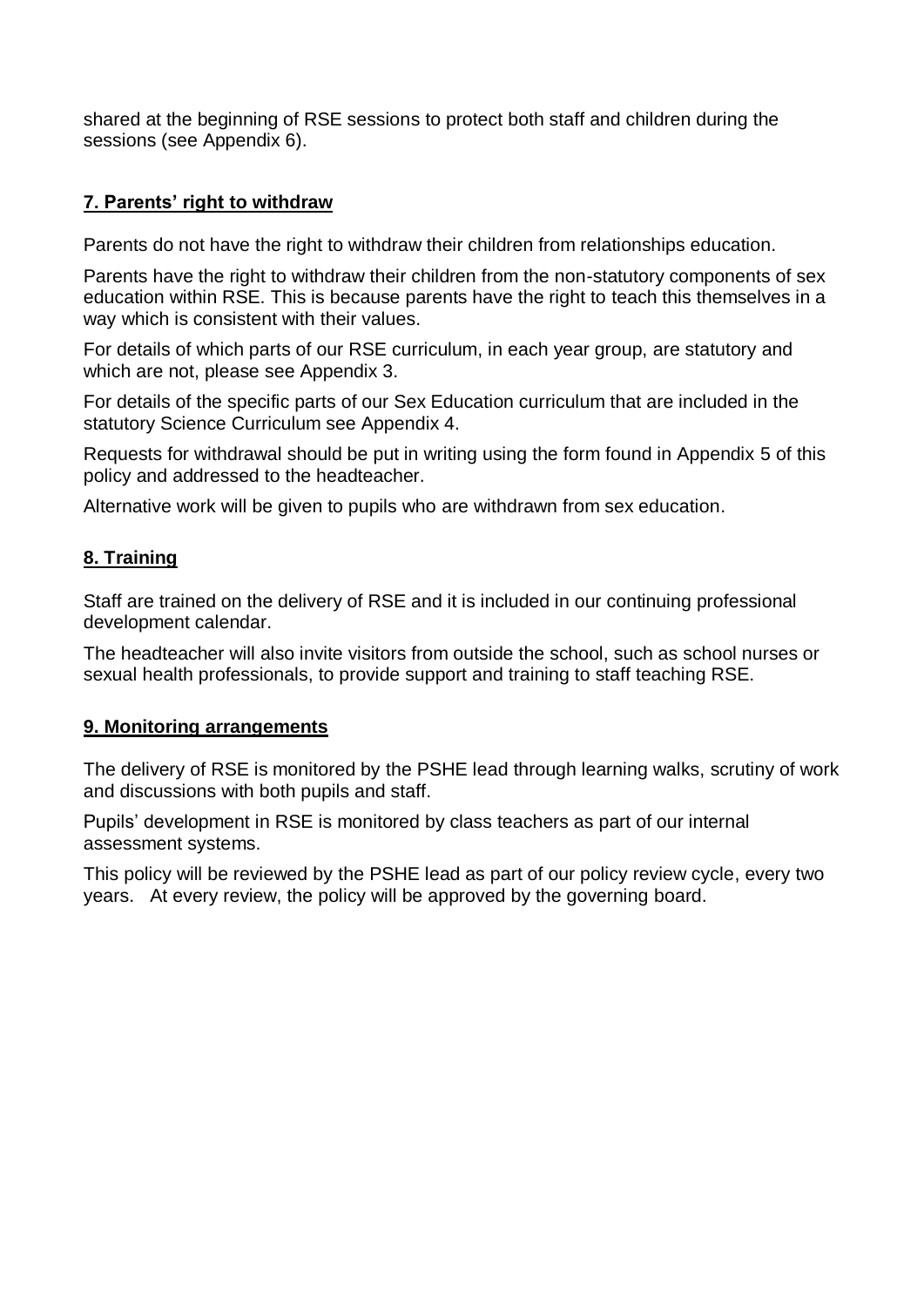# **Appendix 1: By the end of their education at Tickford Park Primary School pupils should know**

| <b>TOPIC</b>                    | <b>PUPILS SHOULD KNOW</b>                                                                                                                                                                                                                     |
|---------------------------------|-----------------------------------------------------------------------------------------------------------------------------------------------------------------------------------------------------------------------------------------------|
| Families and<br>people who care | That families are important for children growing up because they can give love, security and stability                                                                                                                                        |
| about me                        | The characteristics of healthy family life, commitment to each other, including in times of difficulty, protection and care for children<br>and other family members, the importance of spending time together and sharing each other's lives |
|                                 | That others' families, either in school or in the wider world, sometimes look different from their family, but that they should respect<br>those differences and know that other children's families are also characterised by love and care  |
|                                 | That stable, caring relationships, which may be of different types, are at the heart of happy families, and are important for children's<br>security as they grow up                                                                          |
|                                 | That marriage represents a formal and legally recognised commitment of two people to each other which is intended to be lifelong                                                                                                              |
|                                 | How to recognise if family relationships are making them feel unhappy or unsafe, and how to seek help or advice from others if<br>needed                                                                                                      |
| Caring                          | How important friendships are in making us feel happy and secure, and how people choose and make friends                                                                                                                                      |
| friendships                     | The characteristics of friendships, including mutual respect, truthfulness, trustworthiness, loyalty, kindness, generosity, trust, sharing<br>interests and experiences and support with problems and difficulties                            |
|                                 | That healthy friendships are positive and welcoming towards others, and do not make others feel lonely or excluded                                                                                                                            |
|                                 | That most friendships have ups and downs, and that these can often be worked through so that the friendship is repaired or even<br>strengthened, and that resorting to violence is never right                                                |
|                                 | How to recognise who to trust and who not to trust, how to judge when a friendship is making them feel unhappy or uncomfortable,<br>managing conflict, how to manage these situations and how to seek help or advice from others, if needed   |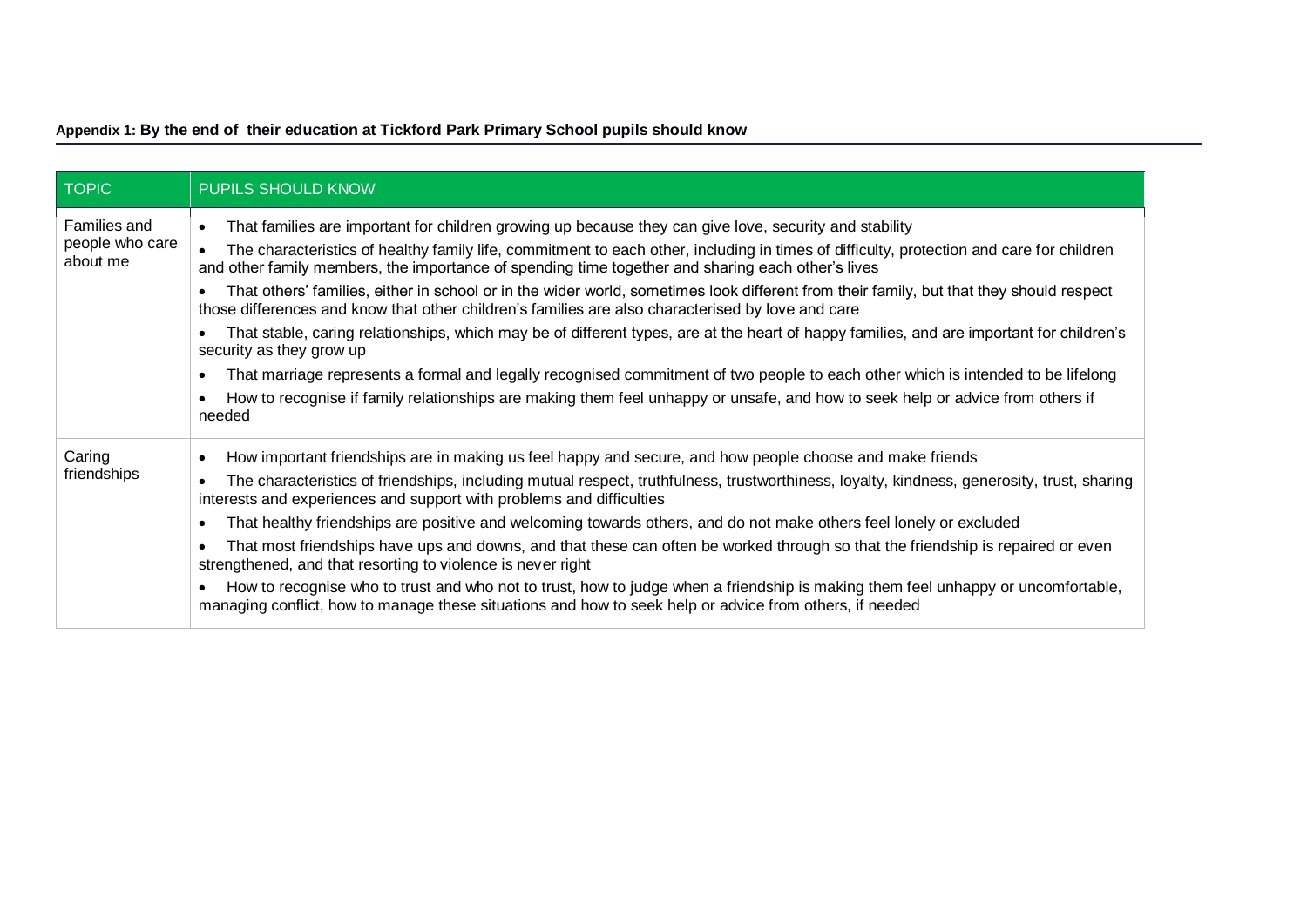| <b>TOPIC</b>                | <b>PUPILS SHOULD KNOW</b>                                                                                                                                                                                                   |
|-----------------------------|-----------------------------------------------------------------------------------------------------------------------------------------------------------------------------------------------------------------------------|
| Respectful<br>relationships | The importance of respecting others, even when they are very different from them (for example, physically, in character, personality<br>or backgrounds), or make different choices or have different preferences or beliefs |
|                             | Practical steps they can take in a range of different contexts to improve or support respectful relationships<br>$\bullet$                                                                                                  |
|                             | The conventions of courtesy and manners<br>$\bullet$                                                                                                                                                                        |
|                             | The importance of self-respect and how this links to their own happiness<br>$\bullet$                                                                                                                                       |
|                             | That in school and in wider society they can expect to be treated with respect by others, and that in turn they should show due<br>respect to others, including those in positions of authority                             |
|                             | About different types of bullying (including cyberbullying), the impact of bullying, responsibilities of bystanders (primarily reporting<br>bullying to an adult) and how to get help                                       |
|                             | What a stereotype is, and how stereotypes can be unfair, negative or destructive<br>$\bullet$                                                                                                                               |
|                             | The importance of permission-seeking and giving in relationships with friends, peers and adults<br>$\bullet$                                                                                                                |
| Online                      | That people sometimes behave differently online, including by pretending to be someone they are not<br>$\bullet$                                                                                                            |
| relationships               | That the same principles apply to online relationships as to face-to face relationships, including the importance of respect for others<br>online including when we are anonymous                                           |
|                             | The rules and principles for keeping safe online, how to recognise risks, harmful content and contact, and how to report them<br>$\bullet$                                                                                  |
|                             | How to critically consider their online friendships and sources of information including awareness of the risks associated with people<br>$\bullet$<br>they have never met                                                  |
|                             | How information and data is shared and used online                                                                                                                                                                          |
| Being safe                  | What sorts of boundaries are appropriate in friendships with peers and others (including in a digital context)                                                                                                              |
|                             | About the concept of privacy and the implications of it for both children and adults; including that it is not always right to keep secrets<br>if they relate to being safe                                                 |
|                             | That each person's body belongs to them, and the differences between appropriate and inappropriate or unsafe physical, and other,<br>contact                                                                                |
|                             | How to respond safely and appropriately to adults they may encounter (in all contexts, including online) whom they do not know<br>٠                                                                                         |
|                             | How to recognise and report feelings of being unsafe or feeling bad about any adult<br>$\bullet$                                                                                                                            |
|                             | How to ask for advice or help for themselves or others, and to keep trying until they are heard<br>٠                                                                                                                        |
|                             | How to report concerns or abuse, and the vocabulary and confidence needed to do so<br>$\bullet$                                                                                                                             |
|                             | Where to get advice e.g. family, school and/or other sources                                                                                                                                                                |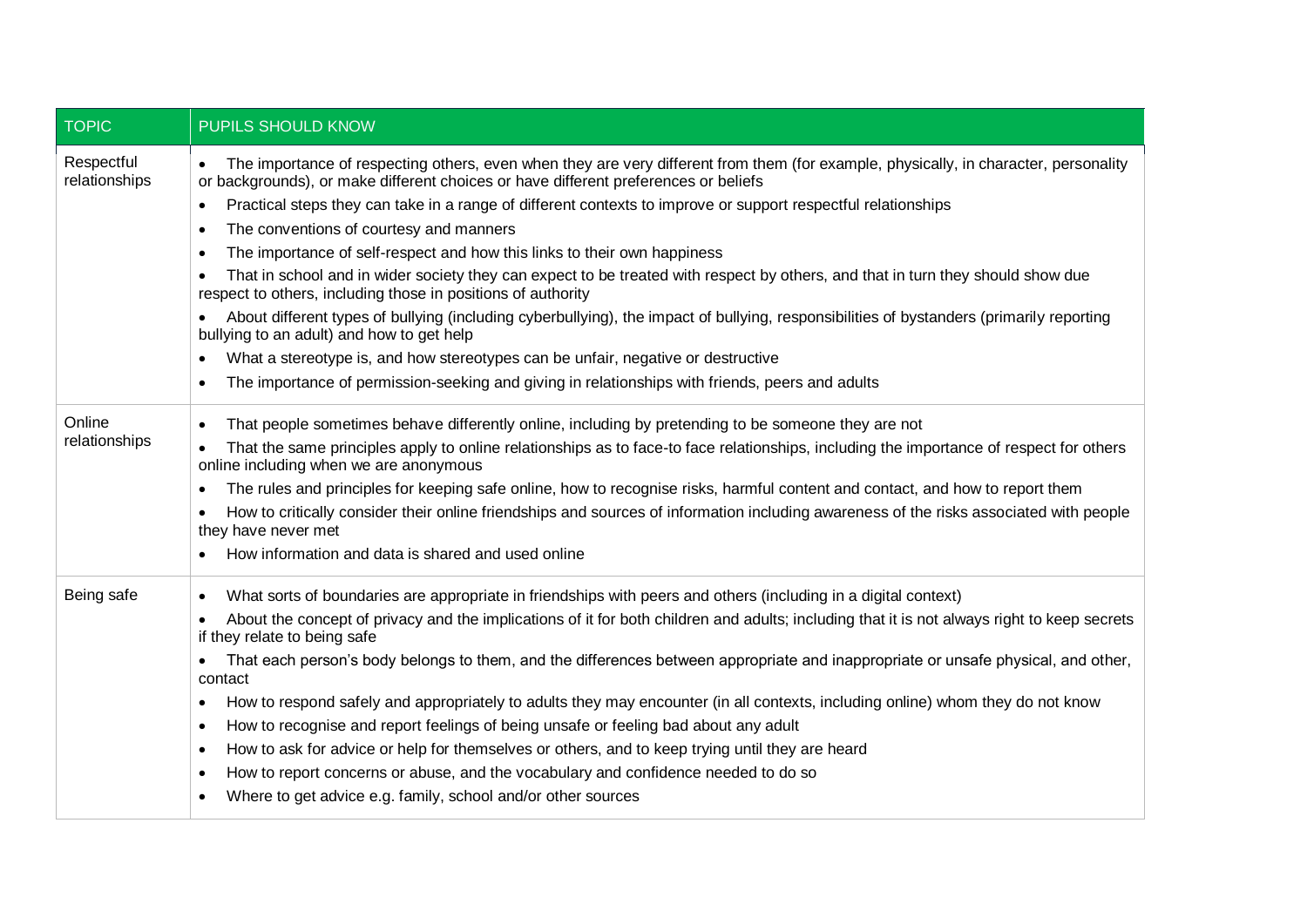#### **Appendix 2: By the end of their education at Tickford Park Primary School pupils should know**

Guidance Taken From : Relationships and Sex Education (SRE) and Health Education – July 2020

# Key:

Shaded area : continuous coverage at TPPS by our PSHE provision

 $\checkmark$  : the stage at which we would expect a pupil to have achieved the point

| Families and People Who Care for me                                                                                                                                                                                                             |                                                         |        |                   |        |                   |        |        |
|-------------------------------------------------------------------------------------------------------------------------------------------------------------------------------------------------------------------------------------------------|---------------------------------------------------------|--------|-------------------|--------|-------------------|--------|--------|
| <b>Pupils Should Know</b>                                                                                                                                                                                                                       | Foundation<br><b>Stage</b><br><b>EYFS</b> Dev<br>points | Year 1 | Year <sub>2</sub> | Year 3 | Year <sub>4</sub> | Year 5 | Year 6 |
| That families are important for children growing up because they give love,<br>security and stability                                                                                                                                           |                                                         |        | ✓                 |        |                   |        |        |
| The characteristics of healthy family life, commitment to each other, including<br>times of difficulty, protection and care for children and other family members,<br>the importance of spending time together and sharing each other's lives   |                                                         |        | $\checkmark$      |        |                   |        |        |
| That others' families, either in school or in the wider world, sometimes look<br>different from their family, but that they should respect those differences and<br>know that other children's families are also characterised by love and care |                                                         |        | $\checkmark$      |        |                   |        |        |
| That stable, caring relationships, which may be of different types are at the<br>heart of happy families, and are important for children's security as they grow<br>up                                                                          |                                                         |        | ✓                 |        |                   |        |        |
| That marriage represents a formal and legally recognised commitment of two<br>people to each other which is intended to be lifelong                                                                                                             |                                                         |        |                   |        |                   |        |        |
| How to recognise if family relationships are making them feel unhappy or<br>unsafe, and how to seek help or advice from others if needed                                                                                                        |                                                         |        |                   |        |                   |        |        |

**\_\_\_\_\_\_\_\_\_\_\_\_\_\_\_\_\_\_\_\_\_\_\_\_\_\_\_\_\_\_\_\_\_\_\_\_\_\_\_\_\_\_\_\_\_\_\_\_\_\_\_\_\_\_\_\_\_\_\_\_\_\_\_\_\_\_\_\_\_\_\_\_\_\_\_\_\_\_\_\_\_\_\_\_\_\_\_\_\_\_\_\_\_\_\_\_\_\_\_\_\_\_\_\_\_\_\_\_\_\_\_\_\_\_\_**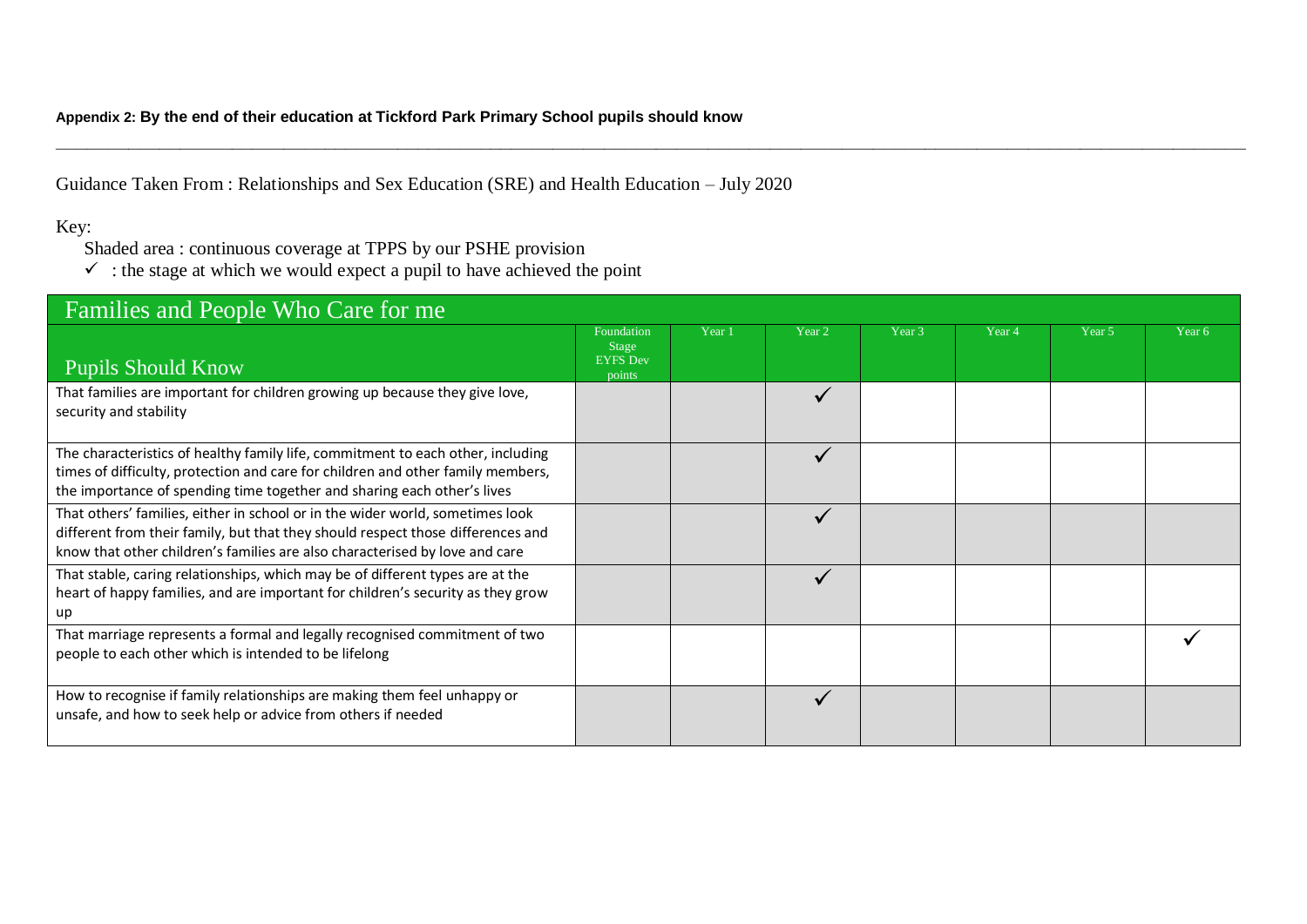| Caring Friendships                                                                                                                                                                                                                                       |                                                         |              |        |        |        |        |        |
|----------------------------------------------------------------------------------------------------------------------------------------------------------------------------------------------------------------------------------------------------------|---------------------------------------------------------|--------------|--------|--------|--------|--------|--------|
| <b>Pupils Should Know</b>                                                                                                                                                                                                                                | Foundation<br><b>Stage</b><br><b>EYFS</b> Dev<br>points | Year 1       | Year 2 | Year 3 | Year 4 | Year 5 | Year 6 |
| How important friendships are in making us feel happy and secure, and how<br>people choose and make friends                                                                                                                                              |                                                         | $\checkmark$ |        |        |        |        |        |
| The characteristics of friendships, including mutual respect, truthfulness,<br>trustworthiness, loyalty, kindness, generosity, trust, sharing interests and<br>experiences and support with problems and difficulties                                    |                                                         |              |        |        |        |        |        |
| That healthy friendships are positive and welcoming towards others, and do<br>not make others feel lonely or excluded.                                                                                                                                   |                                                         | ✓            |        |        |        |        |        |
| That most friendships have ups and downs, and that the friendship is repaired<br>or even strengthened, and that resorting to violence is never right.                                                                                                    |                                                         |              |        |        |        |        |        |
| How to recognise who is to trust and who is not to trust, how to judge when a<br>friendship is making them feel unhappy or uncomfortable, managing conflict,<br>how to manage these situations and how to seek help or advice from others, if<br>needed. |                                                         |              |        |        |        |        |        |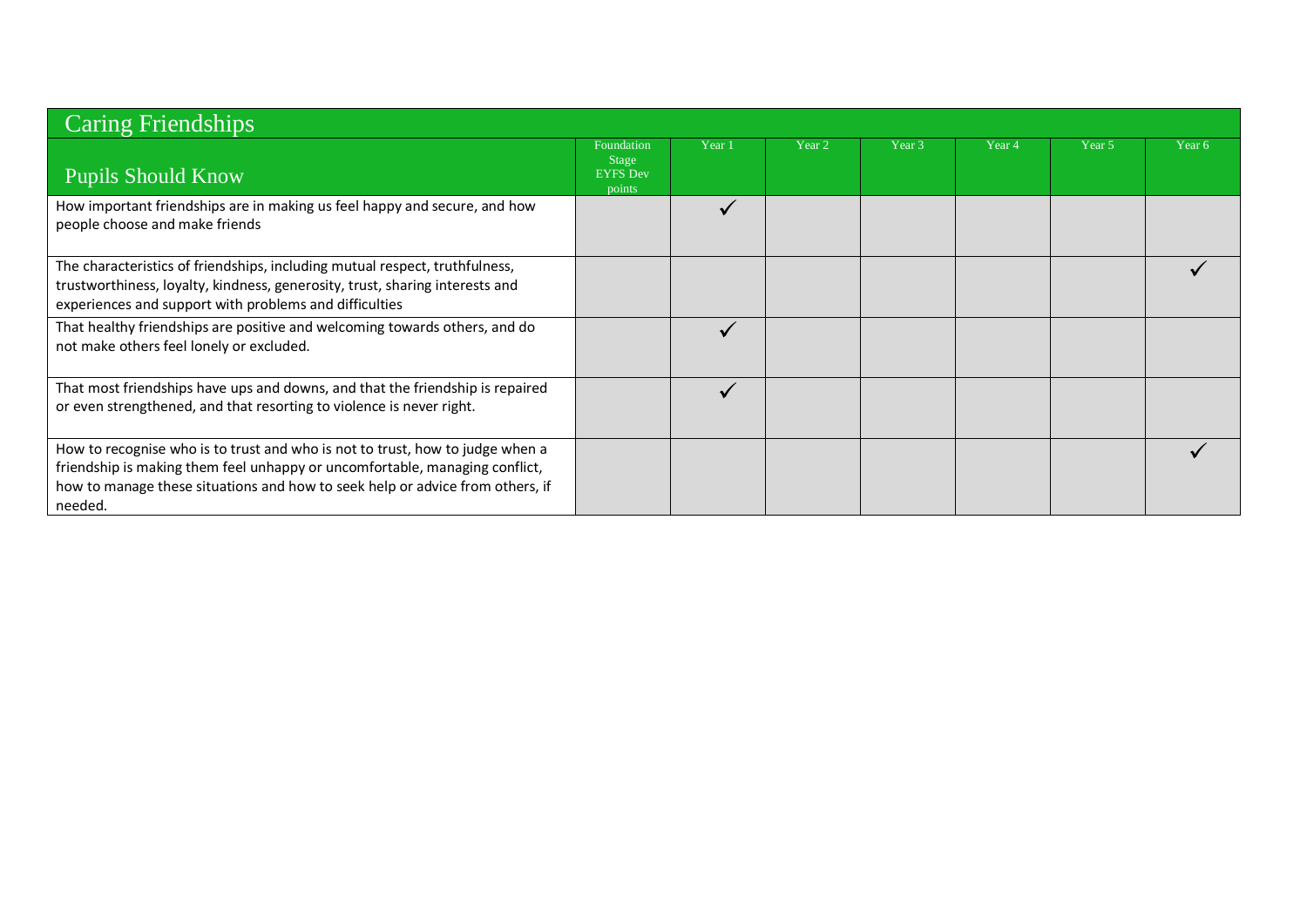| <b>Respectful Relationships</b>                                                                                                                                                                                              |                                                         |        |              |        |                   |        |        |
|------------------------------------------------------------------------------------------------------------------------------------------------------------------------------------------------------------------------------|---------------------------------------------------------|--------|--------------|--------|-------------------|--------|--------|
| <b>Pupils Should Know</b>                                                                                                                                                                                                    | Foundation<br><b>Stage</b><br><b>EYFS</b> Dev<br>points | Year 1 | Year 2       | Year 3 | Year <sub>4</sub> | Year 5 | Year 6 |
| The importance of respecting others, even when they are very different from<br>them (for example physically, in character, personally or backgrounds), or make<br>different choices or have different preferences or beliefs |                                                         | ✓      |              |        |                   |        |        |
| Practical steps they can take in a range of different contexts to improve or<br>support respectful relationships                                                                                                             |                                                         |        | $\checkmark$ |        |                   |        |        |
| The conventions of courtesy and manners                                                                                                                                                                                      |                                                         | ✓      |              |        |                   |        |        |
| The importance of self-respect and how this links to their own happiness                                                                                                                                                     |                                                         |        | ✓            |        |                   |        |        |
| That in school and in wider society they can expect to be treated with respect<br>by others, and that in turn they should show due respect to others, including<br>those in positions of authority                           |                                                         | ✓      |              |        |                   |        |        |
| About different types of bullying (including cyberbullying), the impact of<br>bullying, responsibilities of bystanders (primarily reporting bullying to an adult)<br>and how to get help                                     |                                                         |        | $\checkmark$ |        |                   |        |        |
| What a stereotype is, and how stereotypes can be unfair, negative or<br>destructive                                                                                                                                          |                                                         |        |              |        |                   |        |        |
| The importance of permission-seeking and giving in relationships with friends,<br>peers and adults                                                                                                                           |                                                         |        |              |        |                   |        |        |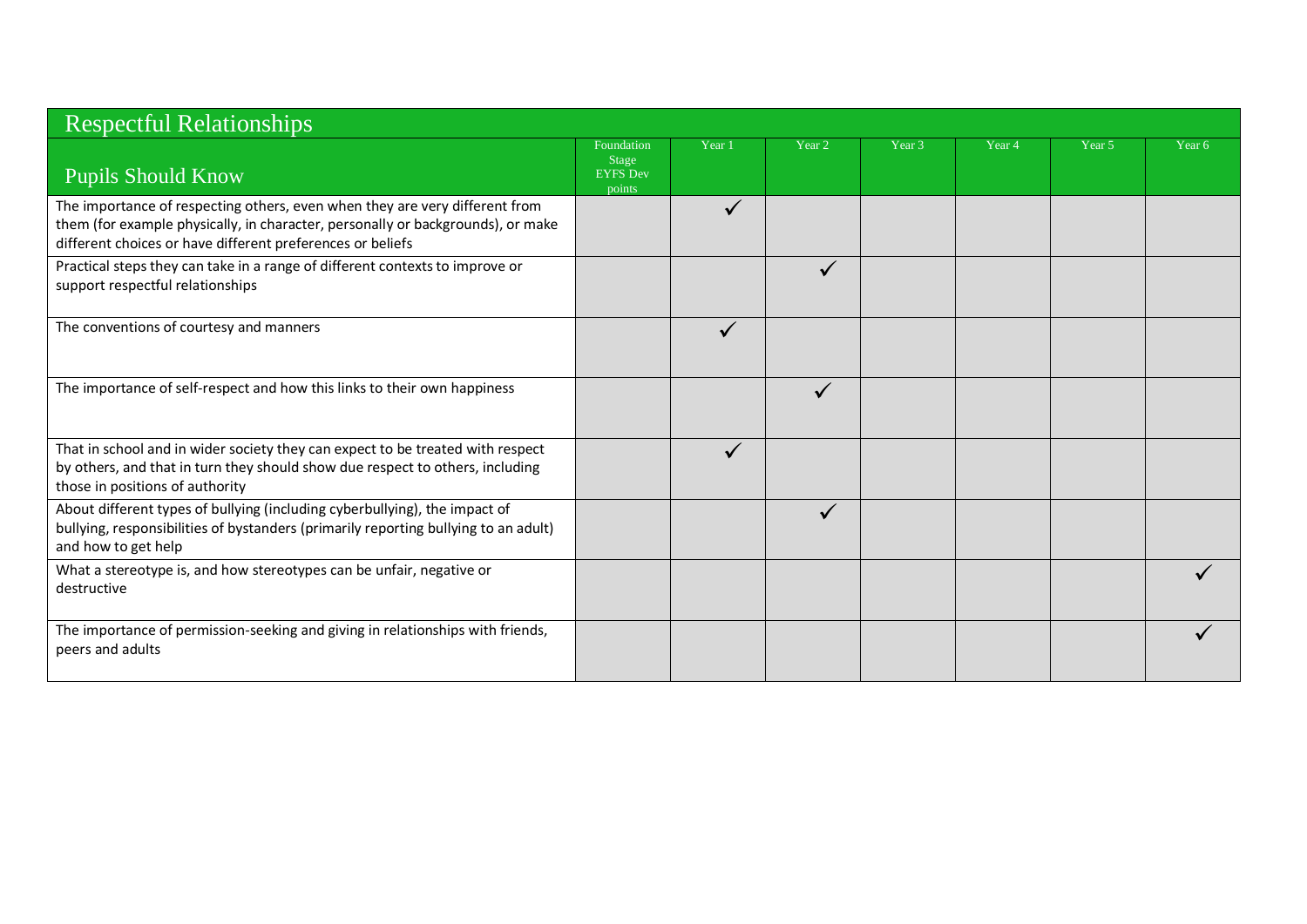| <b>Online Relationships</b>                                                                                                                                                          |                                                         |              |        |        |        |        |        |
|--------------------------------------------------------------------------------------------------------------------------------------------------------------------------------------|---------------------------------------------------------|--------------|--------|--------|--------|--------|--------|
| <b>Pupils Should Know</b>                                                                                                                                                            | Foundation<br><b>Stage</b><br><b>EYFS</b> Dev<br>points | Year 1       | Year 2 | Year 3 | Year 4 | Year 5 | Year 6 |
| That people sometimes behave differently online, including by pretending to<br>be someone they are not                                                                               |                                                         | $\checkmark$ |        |        |        |        |        |
| That the same principles apply to online relationships as to face to face<br>relationships, including the importance of respect for others online including<br>when we are anonymous |                                                         |              |        |        |        |        |        |
| The rules and principles for keeping safe online, how to recognise risks, harmful<br>content and contact, and how to report them                                                     |                                                         |              |        |        |        |        |        |
| How to critically consider their online friendships and source of information<br>including awareness of the risks associated with people they have never met                         |                                                         |              |        |        |        |        |        |
| How information and data is shared and used online                                                                                                                                   |                                                         |              |        |        |        |        |        |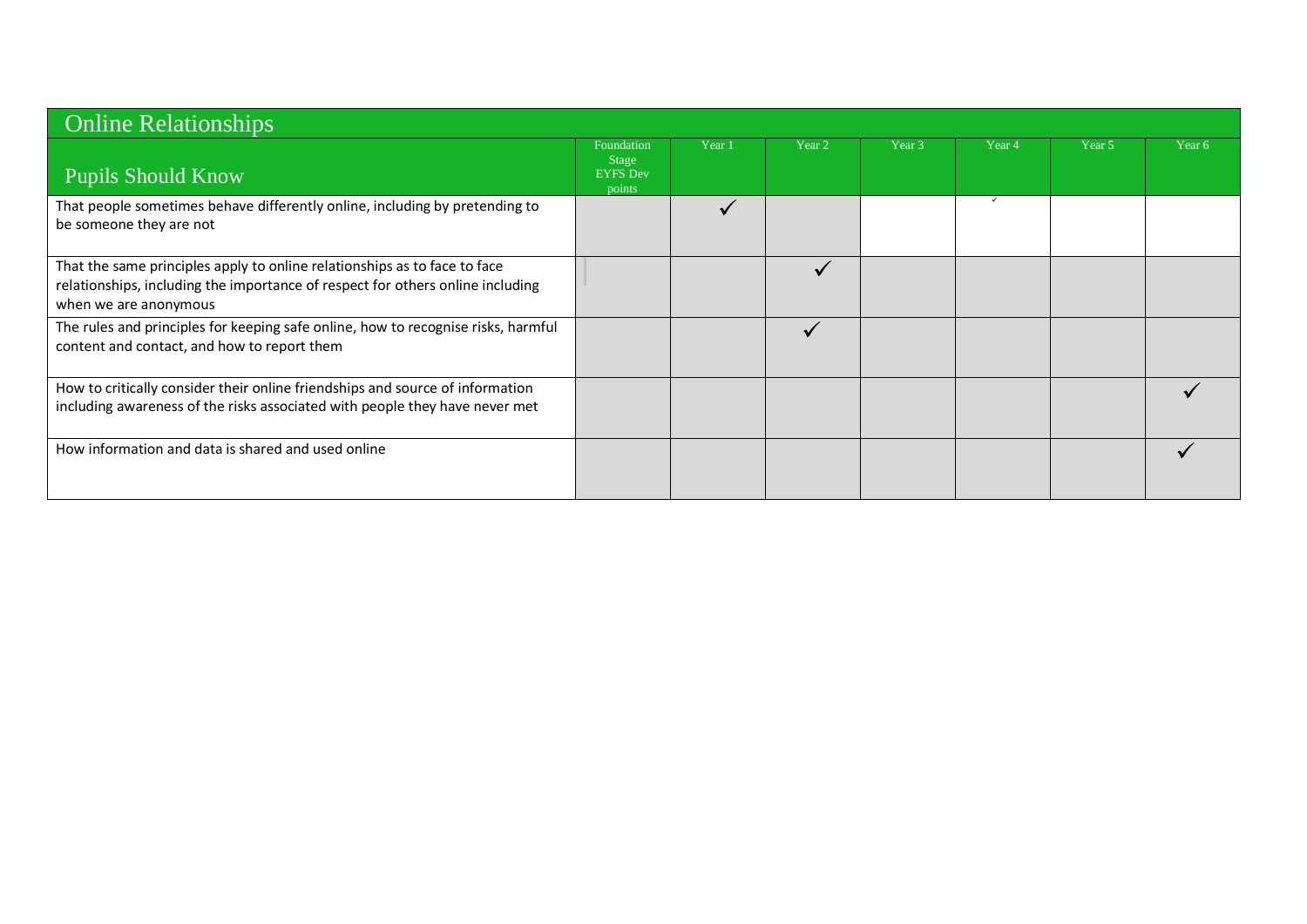| <b>Being Safe</b>                                                                                                                                                              |                                                         |        |                   |        |                   |        |        |
|--------------------------------------------------------------------------------------------------------------------------------------------------------------------------------|---------------------------------------------------------|--------|-------------------|--------|-------------------|--------|--------|
| <b>Pupils Should Know</b>                                                                                                                                                      | Foundation<br><b>Stage</b><br><b>EYFS Dev</b><br>points | Year 1 | Year <sub>2</sub> | Year 3 | Year <sub>4</sub> | Year 5 | Year 6 |
| What sorts of boundaries are appropriate in friendships with peers and others<br>(including in a digital context)                                                              |                                                         |        | ✓                 |        |                   |        |        |
| About the concept of privacy and the implications of it for both children and<br>adults; including that it is not always right to keep secrets if they relate to being<br>safe |                                                         |        | $\checkmark$      |        |                   |        |        |
| That each person's body belongs to them, and the differences between<br>appropriate and inappropriate or unsafe physical, and other, contact                                   |                                                         |        | ✓                 |        |                   |        |        |
| How to respond safely and appropriately to adults they may encounter (in all<br>contexts, including online) whom they do not know                                              |                                                         |        | $\checkmark$      |        |                   |        |        |
| How to recognise and report feelings of being unsafe or feeling bad about any<br>adult                                                                                         |                                                         |        | ✓                 |        |                   |        |        |
| How to ask for advice or help for themselves or others, and to keep trying until<br>they are heard                                                                             |                                                         |        |                   |        |                   |        |        |
| How to report concerns or abuse, and the vocabulary and confidence needed<br>to do so                                                                                          |                                                         |        |                   | ✓      |                   |        |        |
| Where to get advice e.g family, school and/or other sources                                                                                                                    |                                                         |        | ✔                 |        |                   |        |        |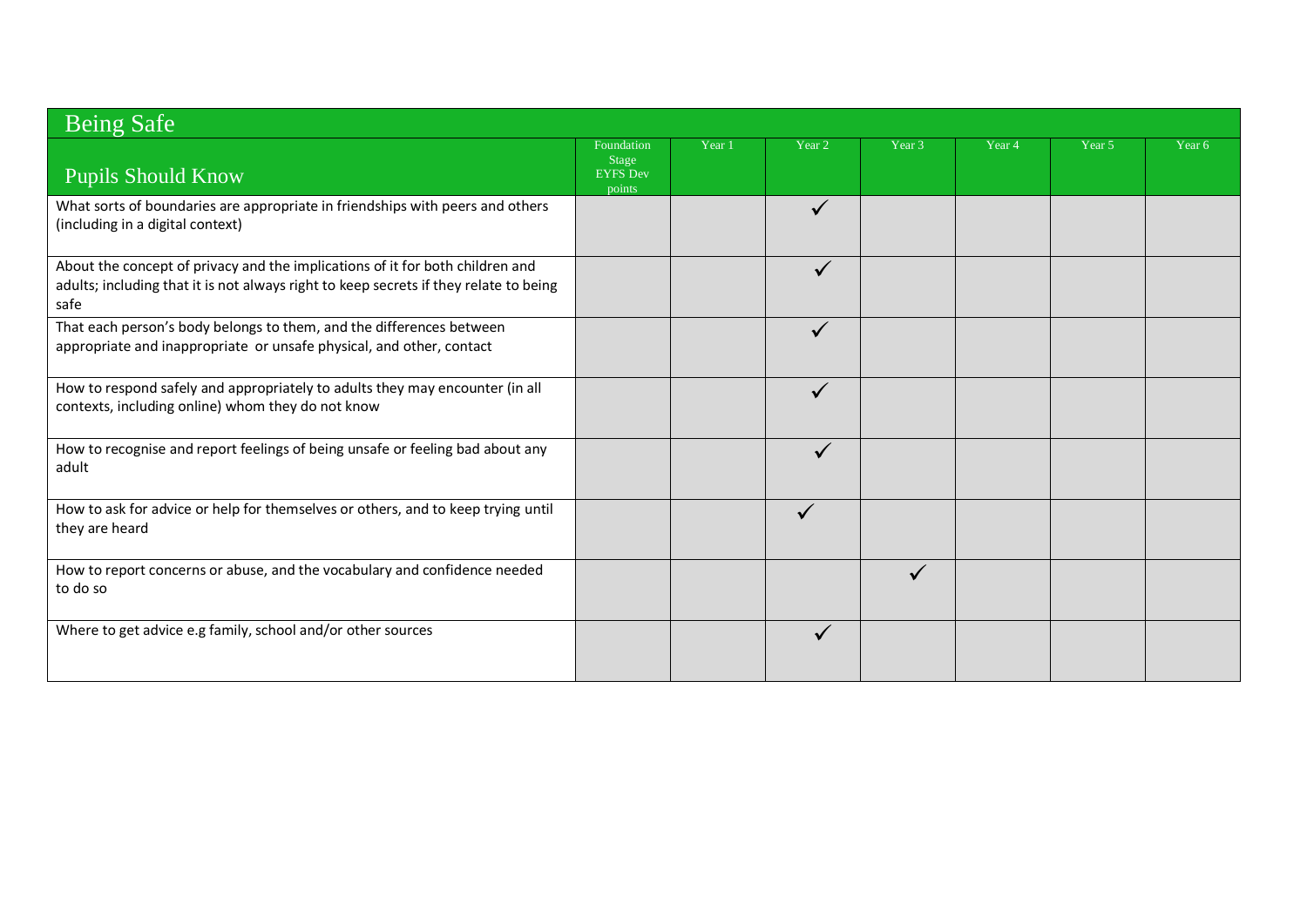#### **Key:**

**Green:** Statutory Relationships Education **Purple:** Statutory Science Curriculum within RSE **Blue:** Non-statutory components of Sex Education within RSE

**\_\_\_\_\_\_\_\_\_\_\_\_\_\_\_\_\_\_\_\_\_\_\_\_\_\_\_\_\_\_\_\_\_\_\_\_\_\_\_\_\_\_\_\_\_\_\_\_\_\_\_\_\_\_\_\_\_\_\_\_\_\_\_\_\_\_\_\_\_\_\_\_\_\_\_\_\_\_\_\_\_\_\_\_\_\_\_\_\_\_\_\_\_\_\_\_\_\_\_\_\_\_\_\_\_\_\_\_\_\_\_\_\_\_\_\_\_\_\_\_\_\_\_\_\_\_\_\_\_\_\_\_\_\_\_\_\_\_\_\_\_\_\_\_\_\_\_\_\_\_\_\_\_**

|                         | <b>Lesson 1</b>                                                                     | <b>Lesson 2</b>                                                                                              | Lesson 3                                                                          | <b>Lesson 4</b>                                                                                                                               |
|-------------------------|-------------------------------------------------------------------------------------|--------------------------------------------------------------------------------------------------------------|-----------------------------------------------------------------------------------|-----------------------------------------------------------------------------------------------------------------------------------------------|
| <b>Foundation Stage</b> | To know how to keep themselves<br>clean.                                            | To understand feelings.                                                                                      | *NSPCC Pants rule.                                                                | <b>Online Safety To know how to</b><br>keep themselves safe when<br>talking to people online.                                                 |
| <b>Year One</b>         | To understand some basic<br>hygiene principles.                                     | To know how people grow and<br>change and the difference<br>between boys and girls.                          | To know there are different types<br>of families and who to ask for<br>help.      | *NSPCC Pants Rule.                                                                                                                            |
| <b>Year Two</b>         | To explore the differences<br>between boys and girls and<br>gender stereotypes.     | To explore the differences<br>between boys and girls and<br>understand how this is part of the<br>lifecycle. | To know the correct names for<br>sexual body parts.                               | <b>Online Safety To know how to</b><br>keep themselves safe when<br>talking to people online                                                  |
| <b>Year Three</b>       | To know the differences between<br>males and females and to name<br>the body parts. | To consider touch and to know<br>that a person has the right to say<br>what they like and dislike.           | To explore different types of<br>families and who to go to for<br>support.        | <b>Online Safety To know how to</b><br>keep themselves safe online.                                                                           |
| <b>Year Four</b>        | To explore human lifecycle.*                                                        | To identify some basic facts<br>about puberty, reproduction and<br>pregnancy.*                               | To learn about the physical<br>changes associated with<br>puberty.*               | To understand that everyone has<br>the right to celebrate their<br>strengths and recognised their<br>weaknesses.                              |
| <b>Year Five</b>        | To explore the emotional and<br>physical changes during puberty.                    | To understand male and female<br>puberty in more detail.                                                     | To explore the impact of puberty<br>on the body and the importance<br>of hygiene. | To know that people have<br>different attitudes, values and<br>beliefs and that these influence<br>people's relationships with each<br>other. |
| <b>Year Six</b>         | To consider puberty and<br>reproduction.                                            | To consider reproduction in the<br>context of relationships.                                                 | To explore the process of<br>conception and pregnancy.                            | <b>Online Safety To know how to</b><br>keep themselves safe online and<br>identify risky -what is grooming<br>and the law around sexting.     |

\*These aspects of Puberty are compulsory in Years 5 and 6 but are non-statutory elements of the Year 4 provision.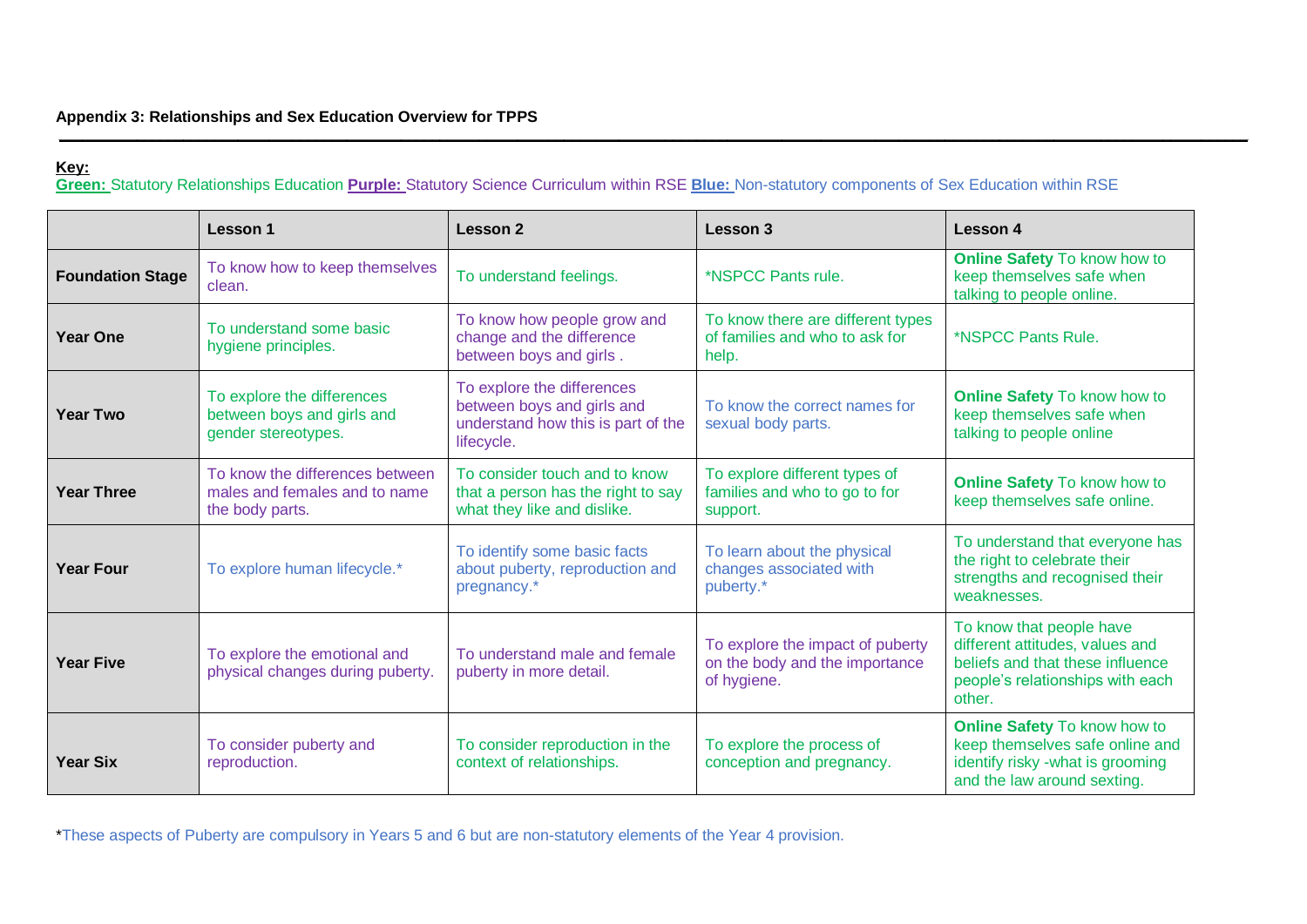#### **Key:**

**Green:** Statutory Relationships Education **Purple:** Statutory Science Curriculum within RSE **Blue:** Non-statutory components of Sex Education within RSE

**\_\_\_\_\_\_\_\_\_\_\_\_\_\_\_\_\_\_\_\_\_\_\_\_\_\_\_\_\_\_\_\_\_\_\_\_\_\_\_\_\_\_\_\_\_\_\_\_\_\_\_\_\_\_\_\_\_\_\_\_\_\_\_\_\_\_\_\_\_\_\_\_\_\_\_\_\_\_\_\_\_\_\_\_\_\_\_\_\_\_\_\_\_\_\_\_\_\_\_\_\_\_\_\_\_\_\_\_\_\_\_\_\_\_\_\_\_\_\_\_\_\_\_\_\_\_\_\_\_\_\_\_\_\_\_\_\_\_\_\_\_\_\_\_\_\_\_\_\_\_\_\_\_**

|                         | <b>Lesson 5</b>                                                                                                          | Lesson 6                                                                                                                                                                                                   | <b>Lesson 7</b>                                                                                                                                                                                          | Lesson 8                                                                                         |
|-------------------------|--------------------------------------------------------------------------------------------------------------------------|------------------------------------------------------------------------------------------------------------------------------------------------------------------------------------------------------------|----------------------------------------------------------------------------------------------------------------------------------------------------------------------------------------------------------|--------------------------------------------------------------------------------------------------|
| <b>Foundation Stage</b> |                                                                                                                          |                                                                                                                                                                                                            |                                                                                                                                                                                                          |                                                                                                  |
| <b>Year One</b>         | <b>Online Safety To know how to</b><br>keep themselves safe when<br>talking to people online.                            |                                                                                                                                                                                                            |                                                                                                                                                                                                          |                                                                                                  |
| <b>Year Two</b>         |                                                                                                                          |                                                                                                                                                                                                            |                                                                                                                                                                                                          |                                                                                                  |
| <b>Year Three</b>       |                                                                                                                          |                                                                                                                                                                                                            |                                                                                                                                                                                                          |                                                                                                  |
| <b>Year Four</b>        | <b>Online Safety To know how to</b><br>keep themselves safe online -<br>sharing photos.                                  |                                                                                                                                                                                                            |                                                                                                                                                                                                          |                                                                                                  |
| <b>Year Five</b>        | <b>Online Safety To know how to</b><br>keep themselves safe online -<br>sharing content                                  | <b>School Nurse Session on</b><br>Puberty.                                                                                                                                                                 |                                                                                                                                                                                                          |                                                                                                  |
| <b>Year Six</b>         | *Brook Session: Puberty To<br>consider the physical and<br>emotional changes that take<br>place as we go through puberty | <b>*Brook Session: Gender and</b><br><b>Stereotyping To understand the</b><br>vocabulary of sexualty (hetro-<br>sexual, gay/lesbian, bi sexual<br>etc.) and explore the concepts of<br>gender stereotyping | <b>*Brook Session: Self</b><br><b>Confidence and Self Esteem</b><br>To know why being different can<br>provoke bullying and know why it<br>is unacceptable. To have<br>confidence to do the right thing. | *Brook Session: Online Safety<br>To know how to keep themselves<br>safe online - sharing content |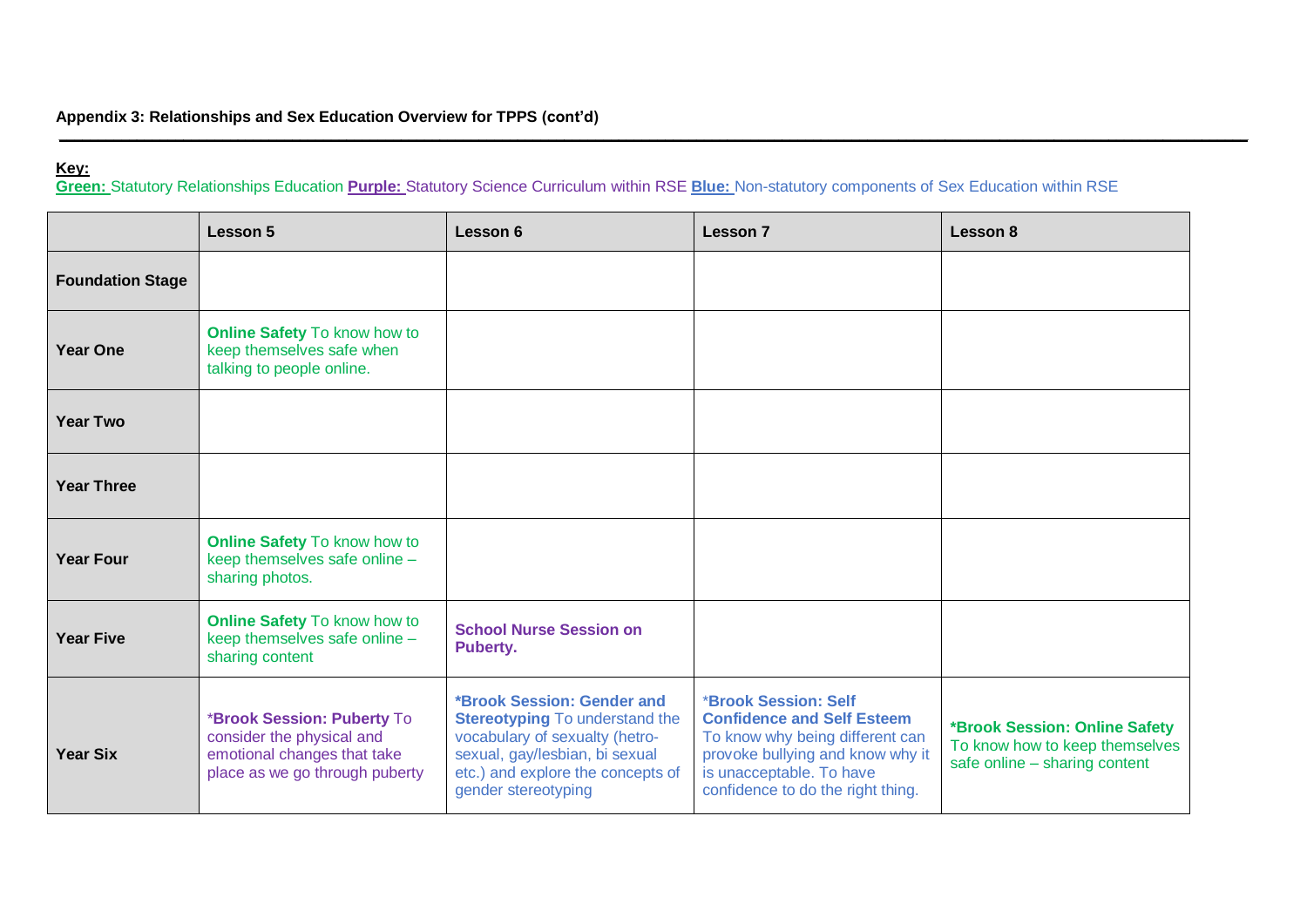## **Early Years : Health and Self Care**

#### **Early Learning Goal**

Children know the importance for good health of physical exercise, and a healthy diet, and talk about ways to keep healthy and safe. They manage their own basic hygiene and

**\_\_\_\_\_\_\_\_\_\_\_\_\_\_\_\_\_\_\_\_\_\_\_\_\_\_\_\_\_\_\_\_\_\_\_\_\_\_\_\_\_\_\_\_\_\_\_\_\_\_\_\_\_\_\_\_\_\_\_\_\_\_\_\_**

#### **Year 1 : Animals, including humans**

#### **Statutory requirements**

Pupils should be taught to:

• identify, name, draw and label the basic parts of the human body and say which part of the body is associated with each sense.

#### **Year 2 : Animals, including humans**

#### **Statutory requirements**

Pupils should be taught to:

- notice that animals, including humans, have offspring which grow into adults
- find out about and describe the basic needs of animals, including humans, for survival (water, food and air)
- describe the importance for humans of exercise, eating the right amounts of different types of food, and hygiene.

## **Year 3 : Animals, including humans**

## **Statutory requirements**

Pupils should be taught to:

- identify that humans and some other animals have skeletons and muscles for support, protection and movement.
- Identify how different parts of the body have special functions.

#### **Year 4 : Animals, including humans**

**Statutory requirements** 

Pupils should be taught to:

• describe the simple functions of the basic parts of the digestive system in humans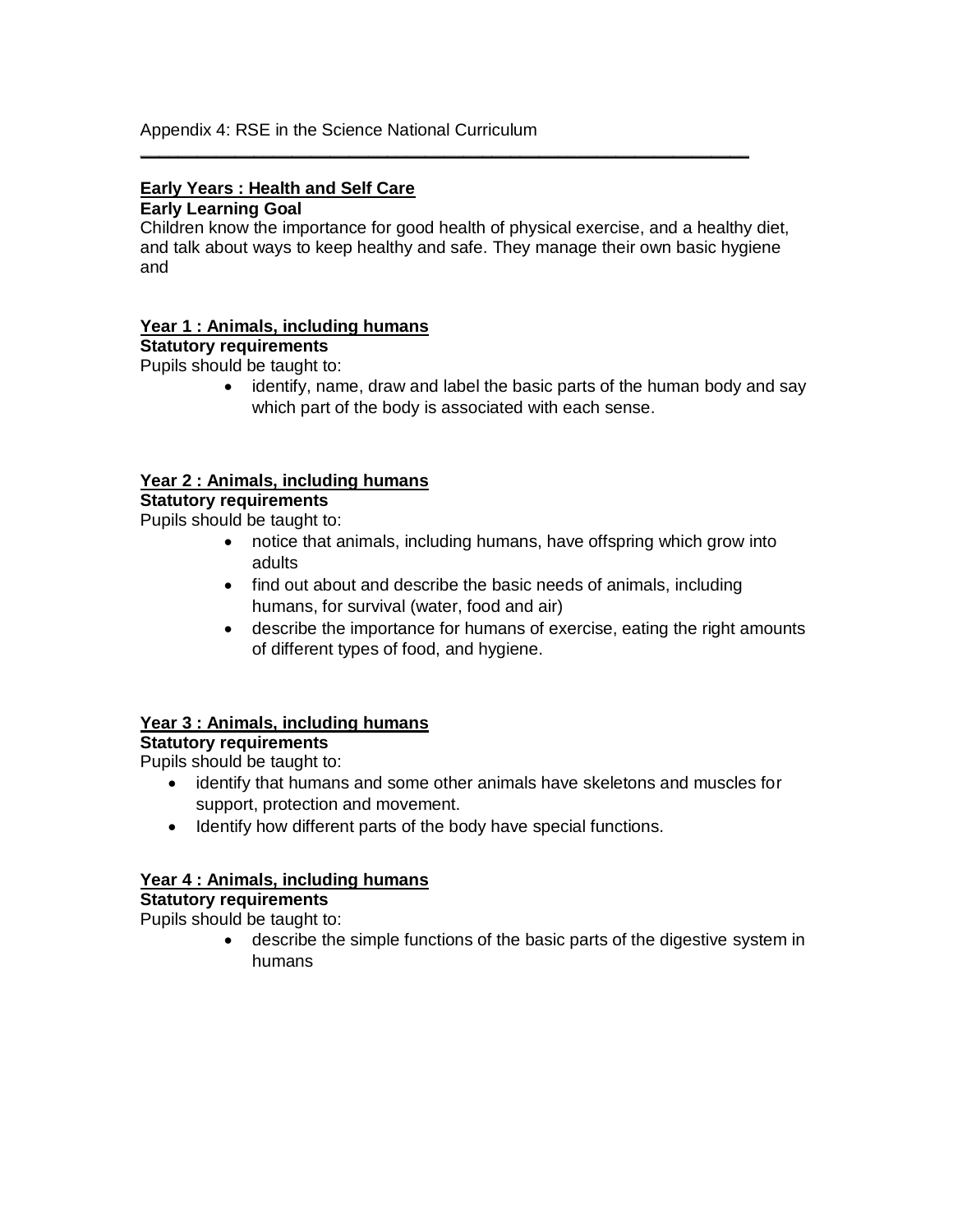# **Year 5 : Animals, including humans**

**Statutory requirements**  Pupils should be taught to:

- - describe the changes as humans develop to old age
	- learn about the changes experienced in puberty

#### **Living Things and Their Environment**

#### **Statutory requirements**

Pupils should be taught to:

- describe the differences in the life cycles of a mammal, an amphibian, an insect and a bird
- describe the life process of reproduction in some plants and animals

# **Year 6 : Animals, including humans**

**Statutory requirements** 

Pupils should be taught to:

- identify and name the main parts of the human circulatory system, and describe the functions of the heart, blood vessels and blood
- recognise the impact of diet, exercise, drugs and lifestyle on the way their bodies function
- describe the ways in which nutrients and water are transported within animals, including humans.

#### **Evolution and Inheritance**

#### **Statutory requirements**

Pupils should be taught to:

• recognise that living things produce offspring of the same kind, but normally offspring vary and are not identical to their parents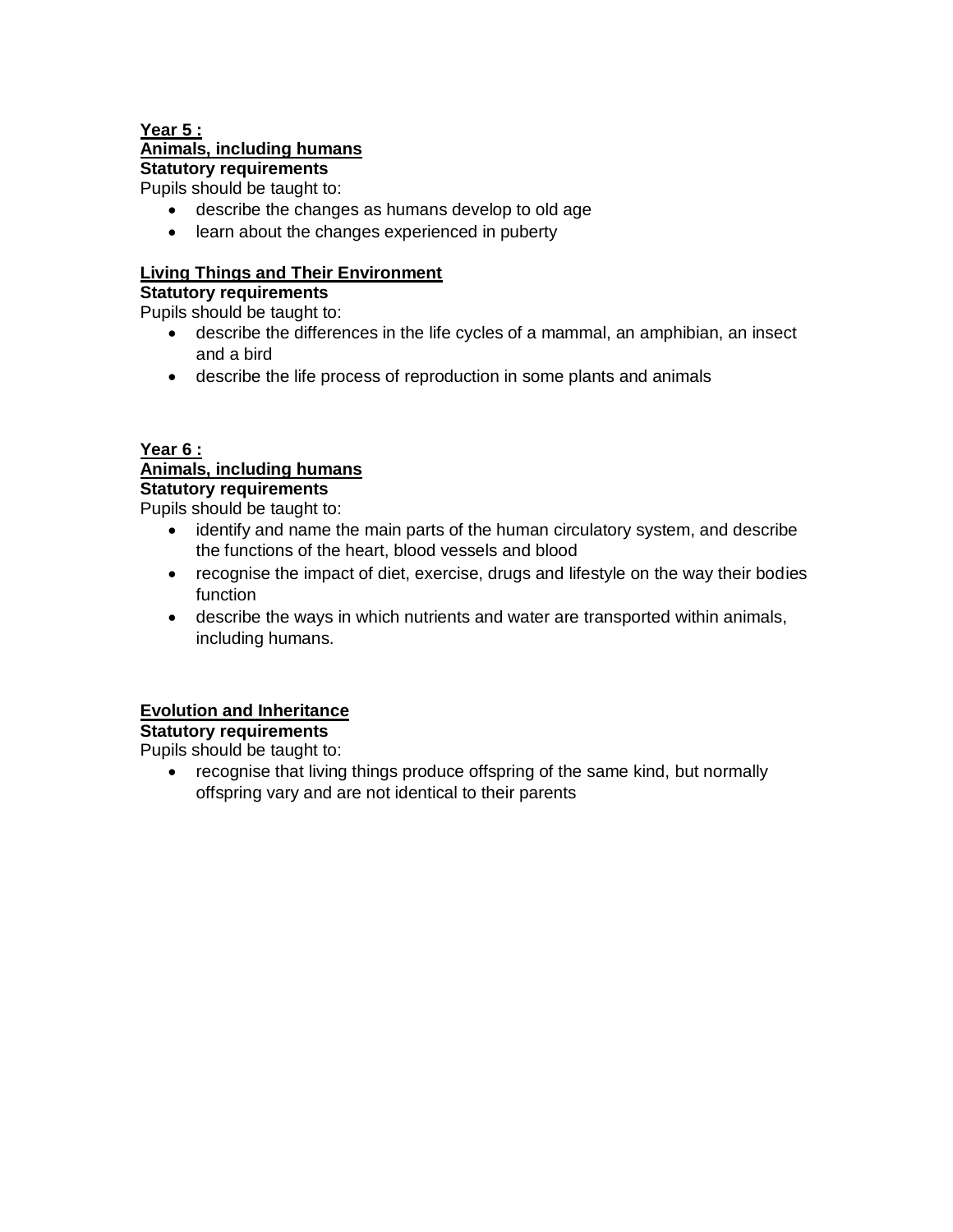# **Appendix 5: Parent form: withdrawal from sex education within RSE**

|                     | TO BE COMPLETED BY PARENTS                                                       |       |  |  |  |  |  |
|---------------------|----------------------------------------------------------------------------------|-------|--|--|--|--|--|
| Name of child       |                                                                                  | Class |  |  |  |  |  |
| Name of parent      |                                                                                  | Date  |  |  |  |  |  |
|                     | Reason for withdrawing from sex education within relationships and sex education |       |  |  |  |  |  |
|                     |                                                                                  |       |  |  |  |  |  |
|                     |                                                                                  |       |  |  |  |  |  |
|                     |                                                                                  |       |  |  |  |  |  |
|                     |                                                                                  |       |  |  |  |  |  |
|                     |                                                                                  |       |  |  |  |  |  |
|                     | Any other information you would like the school to consider                      |       |  |  |  |  |  |
|                     |                                                                                  |       |  |  |  |  |  |
|                     |                                                                                  |       |  |  |  |  |  |
|                     |                                                                                  |       |  |  |  |  |  |
| Parent<br>signature |                                                                                  |       |  |  |  |  |  |

| TO BE COMPLETED BY THE SCHOOL                     |  |  |  |  |
|---------------------------------------------------|--|--|--|--|
| Agreed actions<br>from discussion<br>with parents |  |  |  |  |
|                                                   |  |  |  |  |